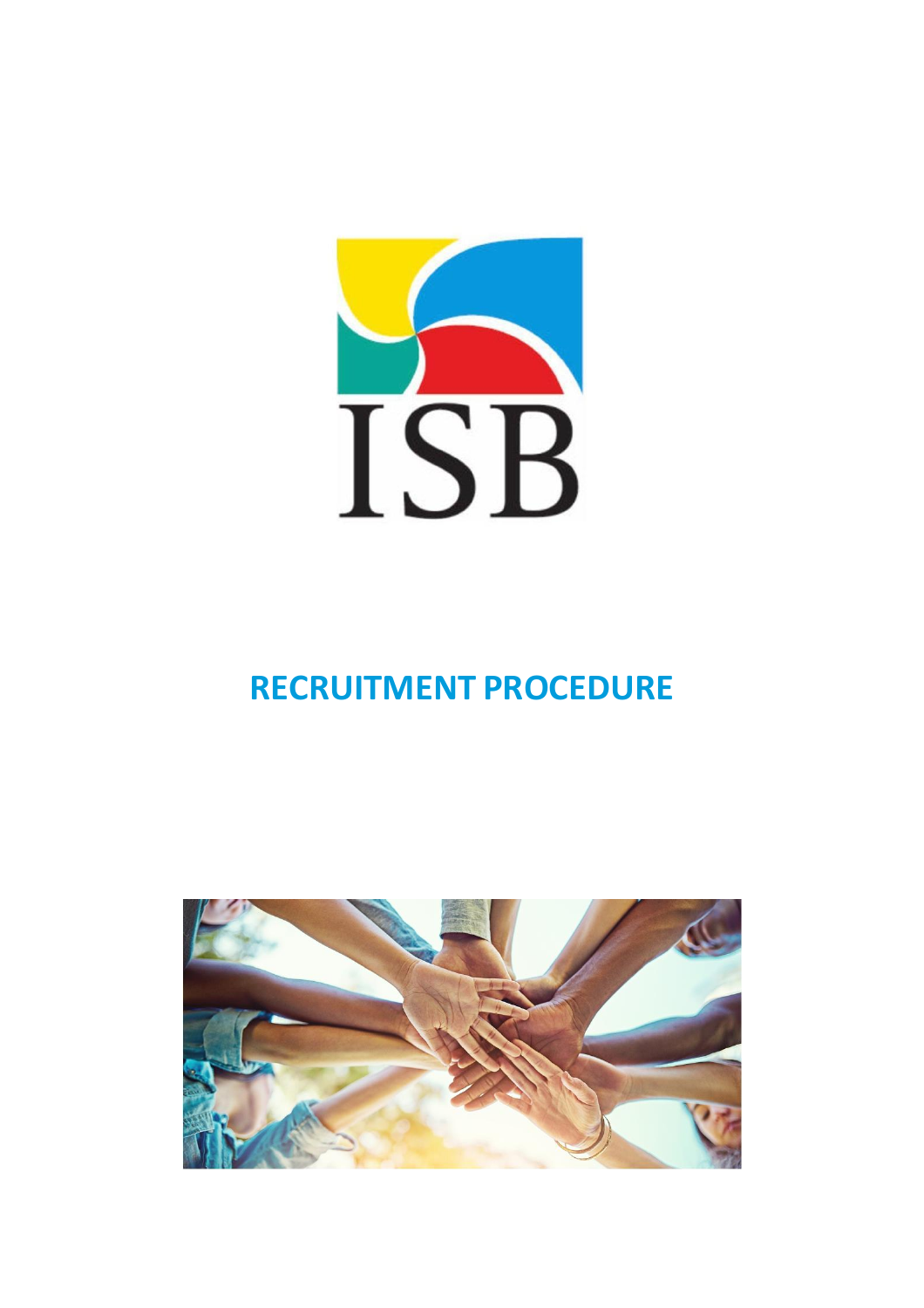

# **1. PURPOSE**

International School Basel welcomes the opportunity to enrich the school community by recruiting vibrant and wellqualified teachers and support function employees. The aim of the Recruitment Procedure is to ensure that the best employees are being hired based on the needs of the School and the candidate's academic background, experience, suitability for the position advertised as well as value alignment with the School mission and philosophy.

ISB's commitment to hiring and retaining quality employees has created a community of professional and dynamic teaching and administrative staff with low turnover rates and a high degree of involvement in professional development programmes. At ISB, we live our Mission and are committed to creating safe, caring, and affirming learning spaces for our international community. It is our aim to create a welcoming environment for students and families from across the globe and to promote learning and respect for people of all nationalities, religions and cultures.

ISB does not discriminate in its hiring practice on the basis of race, color, creed, sexual orientation, gender, age or nationality in matters of hiring, retention and promotion. Positions are contingent upon meeting Swiss immigration regulations.

## **2. COMMITMENT TO SAFE RECRUITMENT**

ISB is committed to safeguarding and promoting the welfare of students in its care and therefore holds itself to a high standard of effective recruitment practices with specific attention to child protection.

As an employer, the School expects all employees and volunteers to share this commitment. According to ISB Guidelines for Pre-Employment Background Screening, all post holders are appointed subject to satisfactory Criminal Records Checks, Social Media Check, Civil Litigation Check, Global Sanctions Check, and Reference Checks with past employers.

### **3. RECRUITMENT PROCESS**

The following procedure is designated to achieve the best match between an individual's knowledge and skills, experience and character, and the requirements of the available job role.

The recruitment process starts as soon as a vacancy has been identified.

Before any action is initiated, careful consideration will be given to the necessity for filling the post, the tasks to be undertaken and the skills, attributes and behaviors required from the job role.

All posts (both new and replacement) need to be authorized by the School Director to ensure consistency of employment practice and that the budget requirements are met. The aim of advertising is to attract a wide range of high-quality candidates from diverse backgrounds.

All identified vacancies will be advertised and subject to a competitive selection procedure. Advertisements will be published simultaneously internally and externally. Posts may be advertised internally only where it is anticipated that a suitable field of candidates exists and in response to specific needs.

The School reserves the right to appoint without advertising under certain conditions.

#### Recruitment Documentation

Prior to advertising, a job description which describes the general purpose, duties and responsibilities, needs to be defined and made available. The qualifications, skills, experience, knowledge and abilities that are essential and desirable for the post should also be identified.

The job description is approved by the relevant Manager and the School Director.

Based on the approved job description, a job advertisement will be drawn up by Human Resources.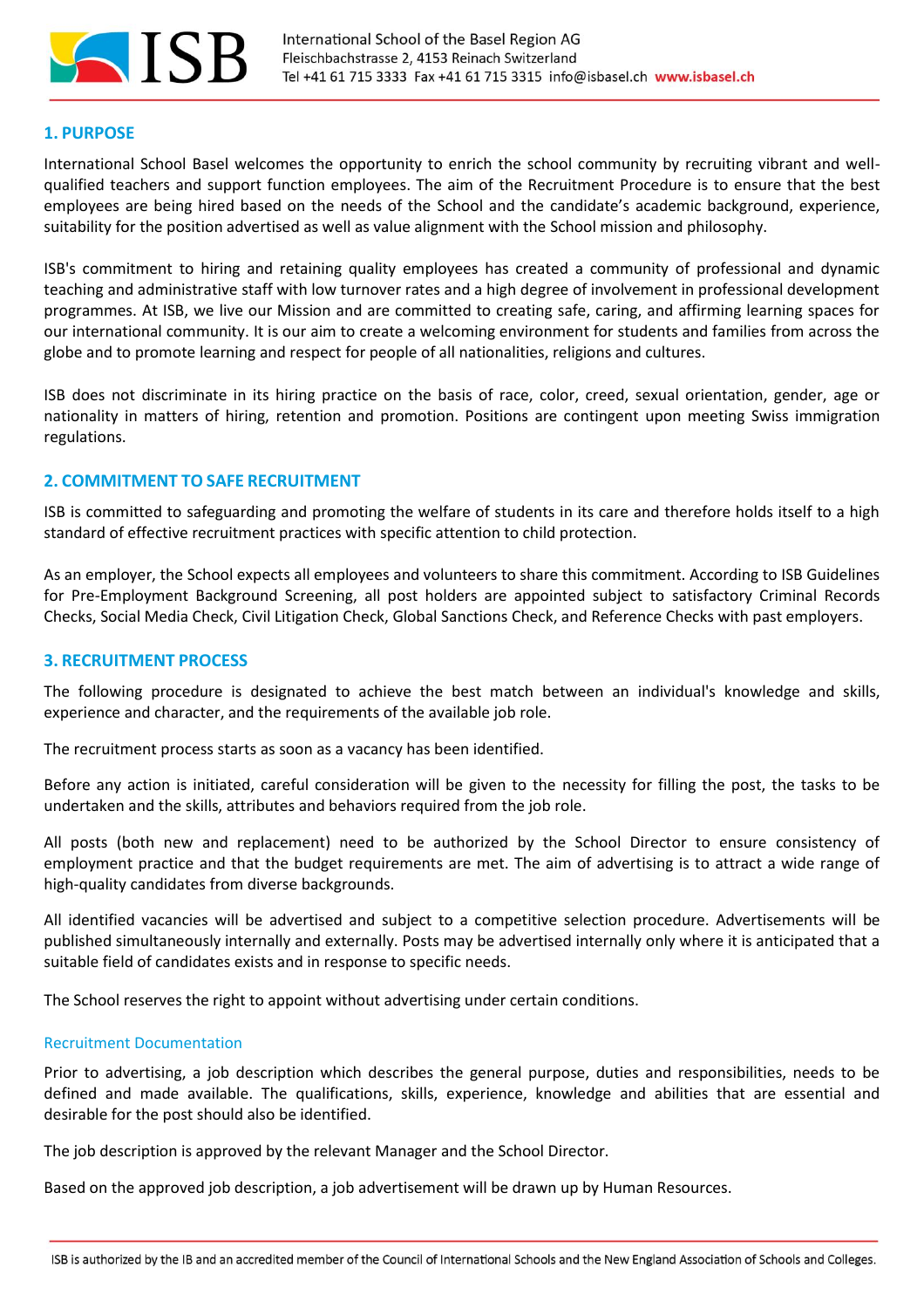

# Application Documentation

ISB requires each candidate to provide a thorough personal and professional profile. All applicants (both internal and external) are required to submit, at a minimum, a complete application including:

- up-to-date CV
- **•** letter of application
- names and contact details of at least two (although three is preferred) confidential professional references who have line-managed the candidate, one of which should ideally be the applicants current Head of School if appropriate

Depending on the nature of the position, copies of academic/technical certifications and additional references may be requested.

Applications will not be considered when:

- received via hardcopy rather than electronically as instructed
- CV and cover letter are in a language other than English (unless otherwise specified)

All applicants are subject to satisfactory references and pre-employment background screening.

#### Application Procedure

Candidates applying have to send their complete application to [recruitment@isbasel.ch](mailto:recruitment@isbasel.ch) or apply via allocated recruitment platforms: i.e. Search Associates, ISS Schrole, TES, LinkedIn, jobs.ch. The recruitment channels used will vary based on the nature of the vacant post.

#### Acknowledgement

All candidates will receive an automatic email confirmation of receipt.

## Applications Screening

According to the advertised vacancy, a relevant hiring team will be identified by the Director.

The hiring team will depend upon the position. This typically includes Human Resources, Department Heads, Vice Principals and Coordinators during the longlisting process and Principal and Director throughout the entire process.

All received applications are initially processed and reviewed by HR to confirm that candidates meet the requirements set on the position as well as permit considerations. Qualified candidate profiles are shared with the hiring team via Google Recruitment folder.

#### Long- and Shortlisting

Longlisting takes place as soon as possible after the closing date.

The appointed hiring team defines a longlist of candidates (usually a maximum of 6) to be interviewed in the first round by Line Manager, Vice Principal/Coordinator or senior colleague and HR.

The longlist interview team will include at least two hiring team members.

Shortlisted candidates are identified after the longlist interviews and presented to the Principal and/or other Leadership Team members as well as the Director for the final round of interview.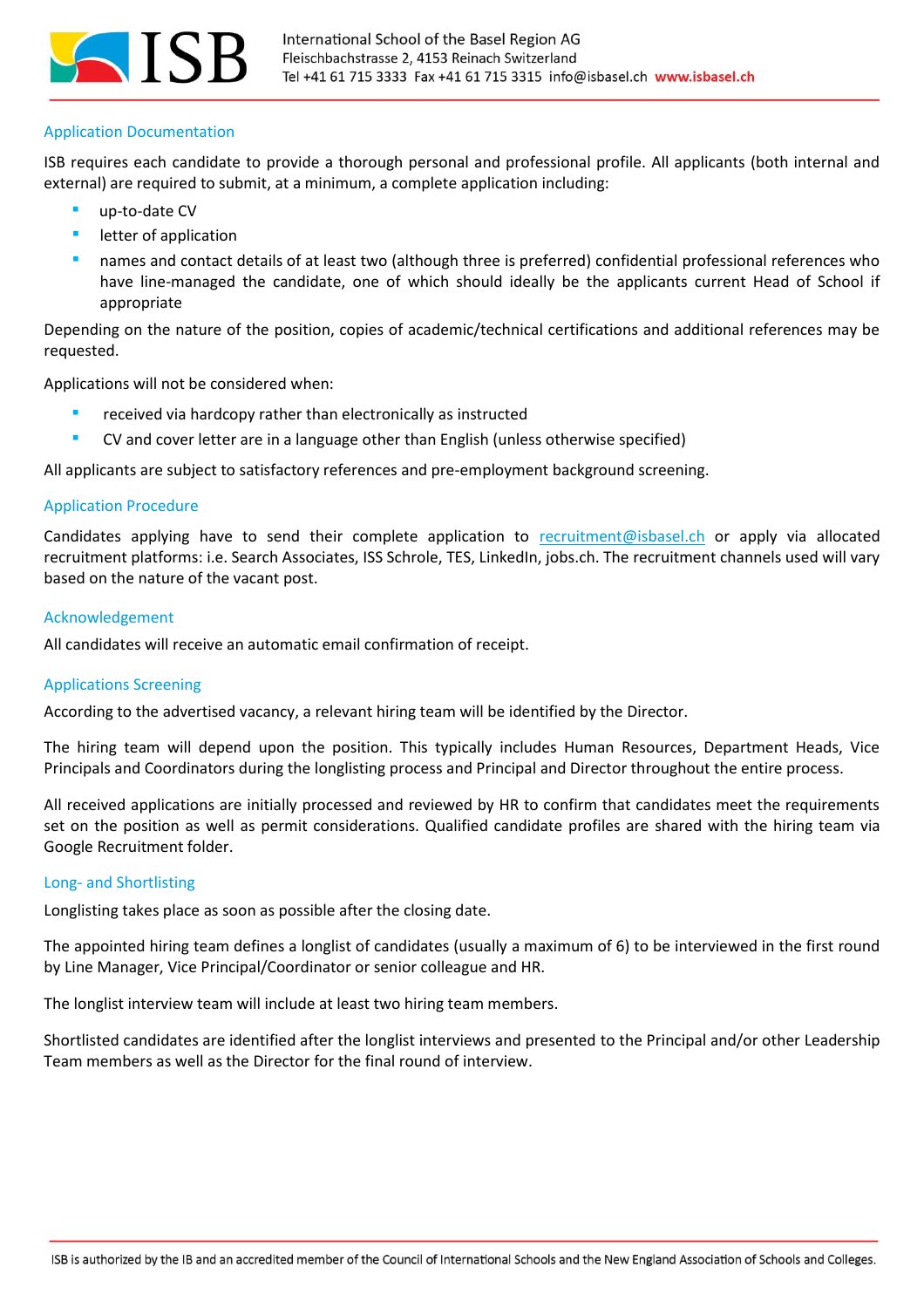

#### Interviewing

Once the shortlist has been decided, the candidates will be notified by HR as soon as possible. Invitation to interview is confirmed in writing. Adequate time will be allowed between invitation and interview to allow candidates time to prepare for their interview.

As far as possible, applicants will be met in person even where there is only one candidate, including internal appointments and promotions.

When an interview in person is not possible, a Google Meet, Zoom (or equivalent) meeting will be organised.

Candidates will be asked competency and personal questions as well as questions regarding candidate's awareness and observation of professional boundaries; appropriateness of relationships with children; commitment to and evidence of taking action to protect children.

A specific set of short- and longlist interview questions will be prepared based on the nature of the advertised job role.

#### School Visits

For Senior level positions (e.g. Principal) shortlist candidates are usually invited to ISB for a multi-day campus recruitment process. Finalists will normally meet each of the stakeholder groups (employees, students, parents) who will be asked to give feedback regarding the candidate's suitability for the advertised role. This feedback forms part of the Director's final consideration.

#### Recruiting Expenses

When travel and accommodation arrangements have to be organized for candidates, HR will obtain the approval of the Director / Director of Operations beforehand and will notify the candidate of the reimbursement procedures.

#### Final Candidate

The Director makes the final decision on all appointments based on the interviews and feedback of the hiring team.

As a matter of principle, ISB is not hiring teachers who are breaking contract unless approved by the applicant's current Head of School.

## Reference Checks and Pre-Employment Background Screening

Once the successful candidate has been identified, HR will contact the candidate's referees for a confidential written reference. One or more of the confidential references is a direct supervisor of the candidate (minimally at the Assistant Principal's level).

As a final step of the process, the School will contact the applicant's current Head of School (by telephone or by video call) for a final verbal reference; where necessary, an alternative contact will be used if deemed appropriate by the School.

Referees are contacted through their business email addresses or telephone numbers (if possible).

In case of need, referees' identities and contact details will be checked using professional directories and resources.

For registered Search Associates and ISS Schrole candidates, ISB will download candidates' Search Associates/ISS Schrole profiles (including the references) directly.

As a precondition of employment, ISB will conduct a pre-employment background screening including but not limited to Criminal Records Checks, Review of Sex Offender Registries, Social Media Check, Civil Litigation Check, Global Sanctions Check for all appointments.

ISB is using the accredited external agency, Avvanz, to conduct and secure the above listed background checks. All costs of the screening will be borne by ISB.

ISB is authorized by the IB and an accredited member of the Council of International Schools and the New England Association of Schools and Colleges.